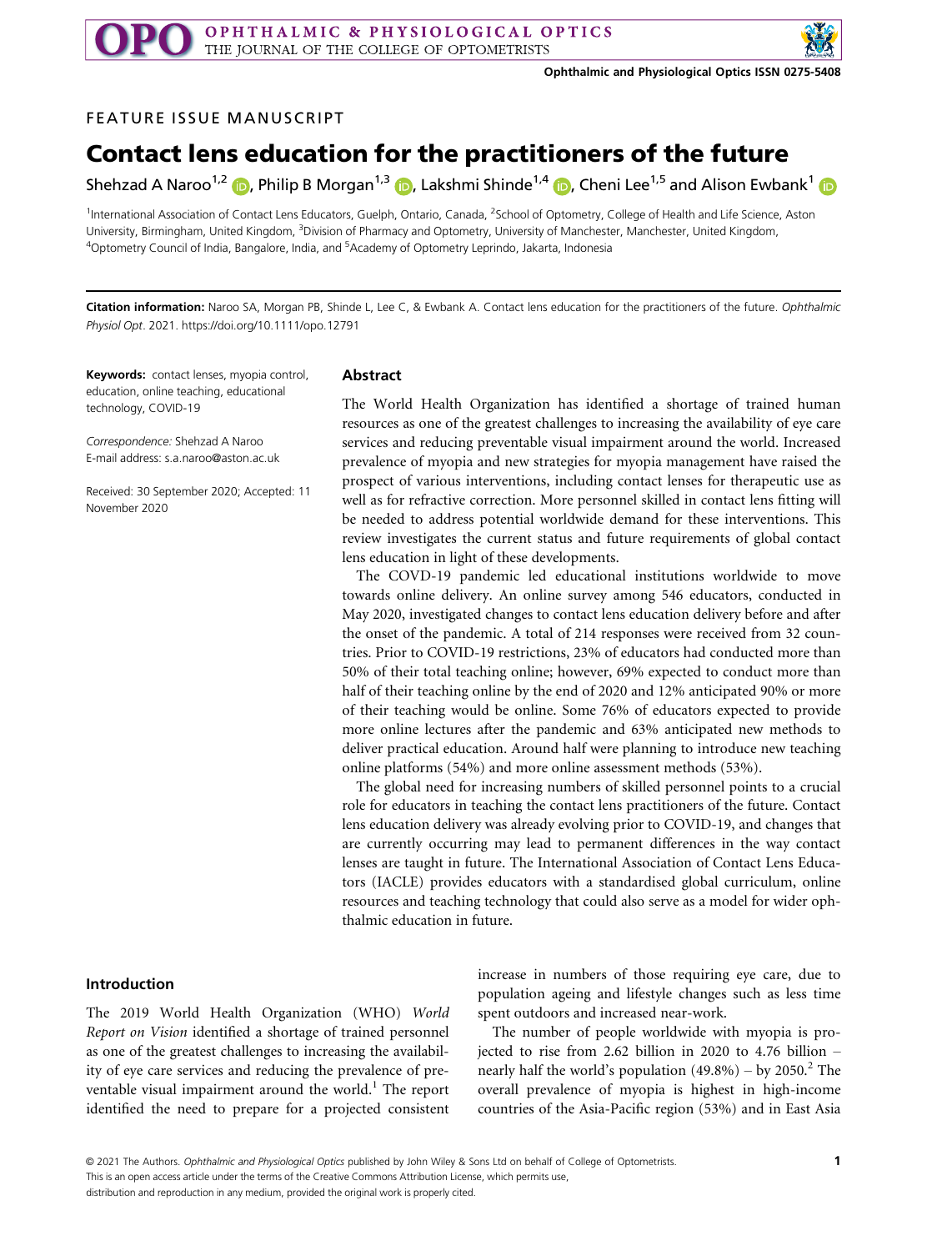$(52%)$ .<sup>2</sup> Estimates among adolescents in urban areas of China and South Korea have reported rates of myopia as high as 67% and 97%, respectively.<sup>3</sup>

Increased prevalence of myopia and strategies for its management have raised the prospect of various interventions, including contact lens approaches. In addition to being an option for correcting myopia, contact lenses are showing some success in slowing the progression of myopia in children. A meta-analysis of randomised controlled trials including 41 studies (6,772 participants) found that, among optical interventions, multifocal lenses – either spectacles or contact lenses – might confer a small benefit. Orthokeratology contact lenses, although not intended to modify refractive error, were more effective than single-vision contact lenses in slowing axial elongation.<sup>4</sup>

A further review of the evidence base for myopia control interventions concluded that multifocal and orthokeratology contact lenses, or other modalities proven to slow myopic progression, might become the standard of care for myopic children and adolescents.<sup>5</sup> Recent results from a 3year randomised controlled clinical trial of a daily disposable, dual-focus soft contact lens in myopic children<sup>6</sup> led to the first indication for a myopia control contact lens by the US Food & Drug Administration, following previous CE marking.<sup>7</sup>

Other therapeutic uses for contact lenses are also emerging that might, in future, place further demands on contact lens practitioners and require new skills. Examples in the public health area include 'smart contact lenses' for monitoring intraocular pressure and blood glucose levels, and for drug delivery.<sup>8-10</sup>

If contact lenses are to be commonly prescribed for therapeutic applications, as well as for correcting increasing numbers of people with refractive error, then this raises the question as to who will fit them in order to address a potential worldwide demand for these interventions. Will there be sufficient numbers of educators to teach students contact lens fitting skills if the number of optometry schools increases? And how can the level of education provided be standardised and maintained around the world? This review investigates the current status and future requirements of global contact lens education in light of these developments.

# International Association of Contact Lens Educators (IACLE): a global network of educators

The joint Public Health and Environmental Vision Section (PHEV) and World Council of Optometry (WCO) Symposium: International Optometry: Public Health, Education, and Personnel Issues convened at the American Academy of Optometry 2019 and 3rd World Congress of Optometry, addressed the education and personnel resources needed to reduce vision impairment and prevent vision loss. The WCO Global Optometric Education Summit at the Congress heard that meeting eye care needs and ensuring good quality education required a global curriculum, educators to deliver it and people to lead. $11$ 

Founded in 1979, the International Association of Contact Lens Educators (IACLE) fulfils these roles in contact lens education. IACLE aims to increase the number of qualified contact lens educators and improve the quality of contact lens teaching, thereby increasing the number of skilled contact lens practitioners throughout the world and facilitating the use of contact lenses worldwide, in partnership with industry.

IACLE currently has 960 members in 726 institutions in 79 countries (as at 30 June 2020). A total of 358 members have achieved Fellowship of IACLE (FIACLE) status by examination. A multi-disciplinary organisation, IACLE offers a range of online resources, programmes and events to its global network of contact lens educators. IACLE is particularly well represented in the Asia Pacific (AP) region, where 59% of its membership (569 AP members in total) are located, and in developing contact lens markets. Countries with the highest numbers of IACLE members are China (282) and India (133), with the UK (48) and South Korea (45) also having active participation.

Studies have investigated the benefits of IACLE membership and FIACLE status. Optometrists graduating from Indian institutions with greater IACLE collaboration and support reported greater satisfaction with their training, especially with theoretical aspects.<sup>12</sup> Higher levels of education, greater experience and FIACLE status among practitioners were associated with advanced contact lens fitting.<sup>13</sup> IACLE members found contact lens fitting provided more professional satisfaction and a better business proposition compared to non-members.<sup>14</sup>

A 2018 survey of IACLE members showed 92% were extremely or very likely to recommend other contact lens educators to join IACLE, and providing the resources needed to teach contact lenses was seen as the principal benefit of membership; the six-module, 33-lecture online IACLE Contact Lens Course was the highest rated IACLE resource for satisfaction and importance, and the most widely used.<sup>15</sup> Tools for assessing students' practical skills and how to use technology in teaching were among the resources that members would like IACLE to provide in the future.

## The impact of COVID-19

Education has been especially affected by the COVID-19 pandemic, with reports of institutions around the world closed to students and moving towards online teaching. A review of the socio-economic implications of the pandemic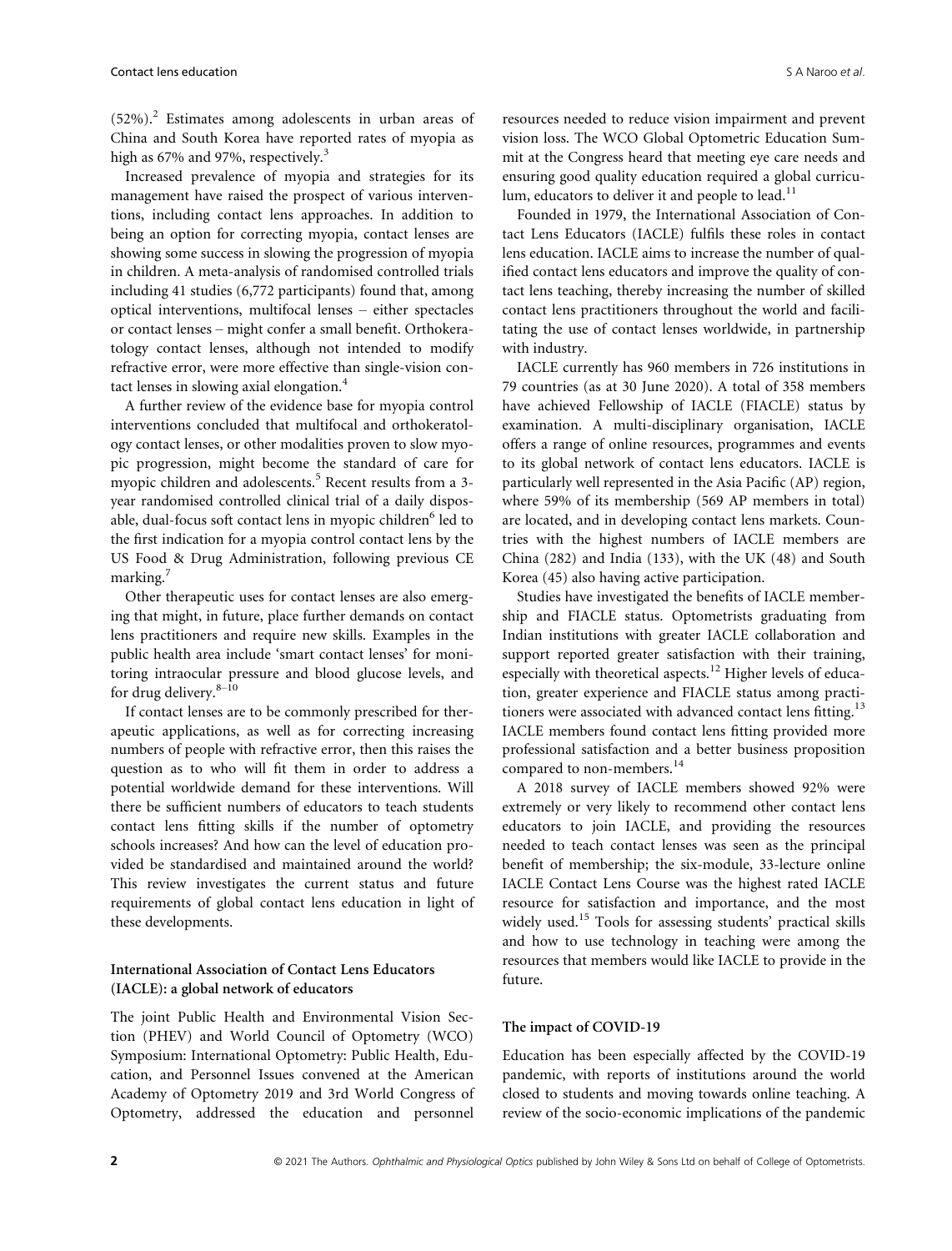identified education as one of the service provision sectors most affected.<sup>16</sup>

Surveys in April 2020 investigated the impact of COVID-19 on academic activities in optometry and ophthalmology training.17,18 A majority of optometry educators in India (94%) had switched to e-learning mode, with most teaching, learning and assessment carried out using video conferencing tools, dedicated educational portals and social media apps.<sup>17</sup> In ophthalmology, before the pandemic nearly half of educators worldwide (48%) did not use any e-learning.<sup>18</sup> During the COVID-19 pandemic, there was a statistically significant increase in the use of all e-learning alternatives.

## Recent findings

Today's students of contact lens practice will be tomorrow's contact lens practitioners, and so it is important to consider the effects the pandemic will have on their education. In May 2020, IACLE conducted a survey to determine the impact of COVID-19 specifically on contact lens education: how much education was already conducted online, and how educators and institutions planned to adapt their teaching in the future.

## Methods

An online survey of 28 closed and open questions was sent to 546 contact lens educators (educator members of IACLE). The survey was conducted in English and Spanish, with translations into Simplified Chinese, Korean and Bahasa provided as a guide to completion. Questions covered demographic information about respondents and their institutions, the current situation in light of COVID-19, technology and resources used, and future education provision.

The survey was disseminated using Survey Monkey [\(www.surveymonkey.co.uk](http://www.surveymonkey.co.uk)), with invitations sent via email. Completed questionnaires were received between 11 and 31 May 2020. Responders could answer the survey only once. Participation in the survey was voluntary and without reimbursement.

#### Results

A total of 214 responses from educators in 32 countries were received by the cut-off date, representing a 39% response rate. Results were analysed by region and for countries with the highest IACLE membership (China and India), as well as on a global basis. Teaching was the principal activity for the majority of respondents (65%), with 29% working mainly in clinical practice. A majority (73%) said their principal location was a university/college and

others cited clinical practice (13%), industry (8%) or hospital settings (5%).

#### Current education provision

In light of the COVID-19 pandemic, 58% of educators responding were already delivering more online education than they would normally provide and only a small proportion (7%) were providing no online education at all. A majority were using live lectures to deliver online education, either narrated or via video, especially when combined with discussion (68%). PowerPoint and recorded lectures were used by 32% and 31% respectively. Very few were not delivering any online lectures (3%).

With 71% of institutions closed to students to attend in person at the time of the survey, practical education and student assessment were less likely to be taking place than lectures; 54% said their institutions were running online exams or assessments but only 24% were holding these for students to attend in person, and only 27% were conducting practical sessions.

Asked about their contact lens teaching prior to COVID-19, 23% of educators estimated they had previously conducted more than 50% of their total teaching online and 8% said that 90% or more of their teaching had been online (Figure 1). However, 69% of respondents said that, by the end of 2020, they anticipated conducting more than half of their total teaching online, and 12% expected that 90% or more of their teaching would be online (Figure 2). Only 2% said none of their teaching would be online by the end of 2020, compared to 20% prior to COVID-restrictions.

While the anticipated shift towards more teaching online post-COVID was general across all regions, some countries were starting from a lower base, even within the same region. In China and India, 16% and 17% of educators, respectively, were conducting none of their teaching online pre-COVID. However, in countries within the Asia Pacific region other than China and India (including South Korea, Indonesia, Malaysia), 29% were not conducting any teaching online prior to the pandemic.

Among the resources the educators were employing to teach their students online were the IACLE Contact Lens Course (77%), Case Report Series (46%) and Image Galleries (44%). A high proportion of respondents (87%) expected to use IACLE resources more in the future, in light of the pandemic, and none expected to use these less in the future. Some educators were collaborating across institutions and with colleagues, such as sharing live sessions (34%) or discussing clinical cases together (32%). However, only 10% were donating presentations to other institutions or colleagues, and 43% were not collaborating in any of these ways.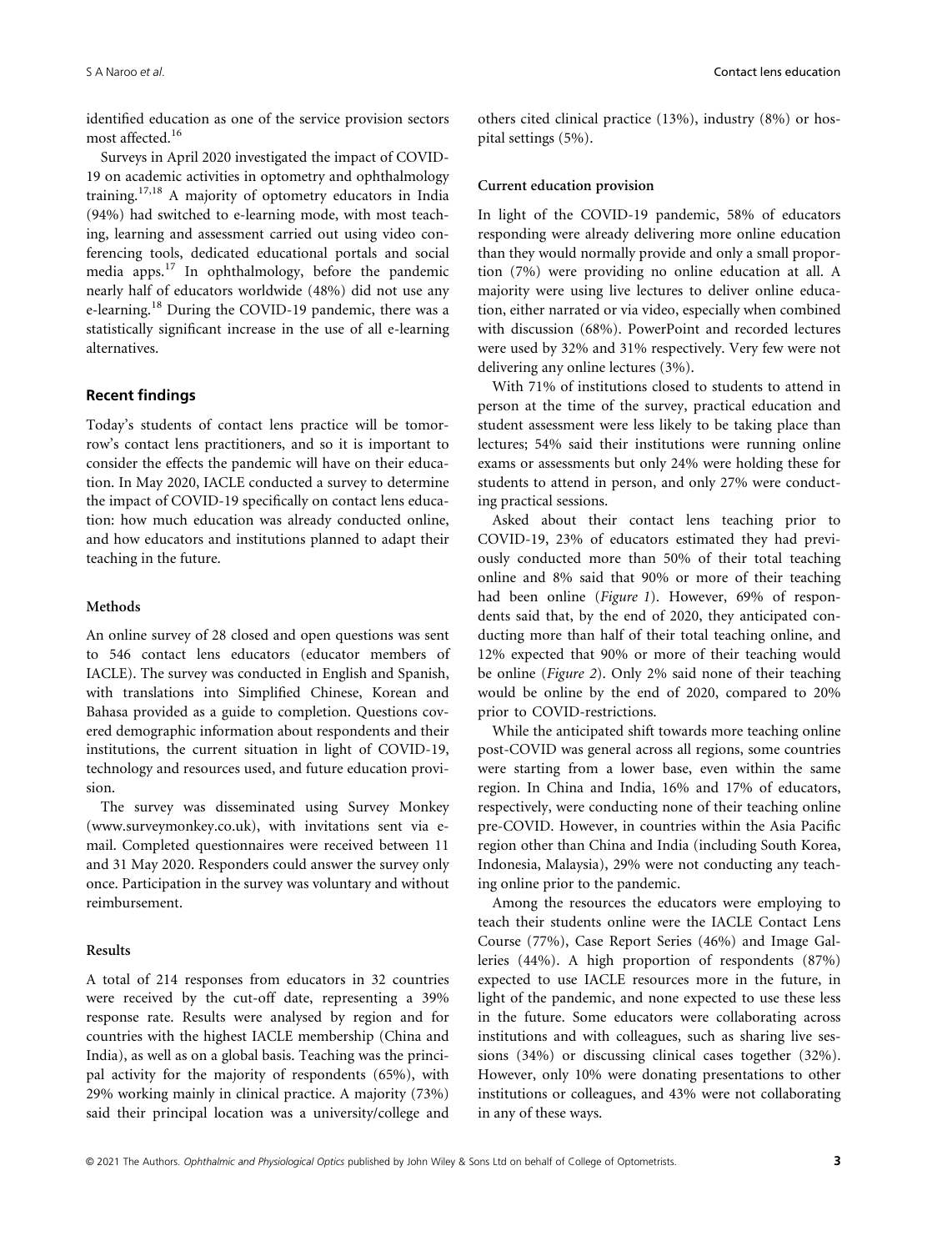

Figure 1. Responses to the question: 'What percentage of your total contact lens teaching would you estimate was conducted online prior to COVID-19 restrictions?'.



Figure 2. Responses to the question: 'What percentage of your total contact lens teaching would you estimate will be conducted online by the end of 2020?'.

## Future education provision

Most educators expected to change their teaching in the post-COVID situation and in varying ways, most commonly to provide more online lectures (76%) and new methods to deliver practical education (63%) (Figure 3). Around half of educators were also planning to introduce new teaching platforms and more online student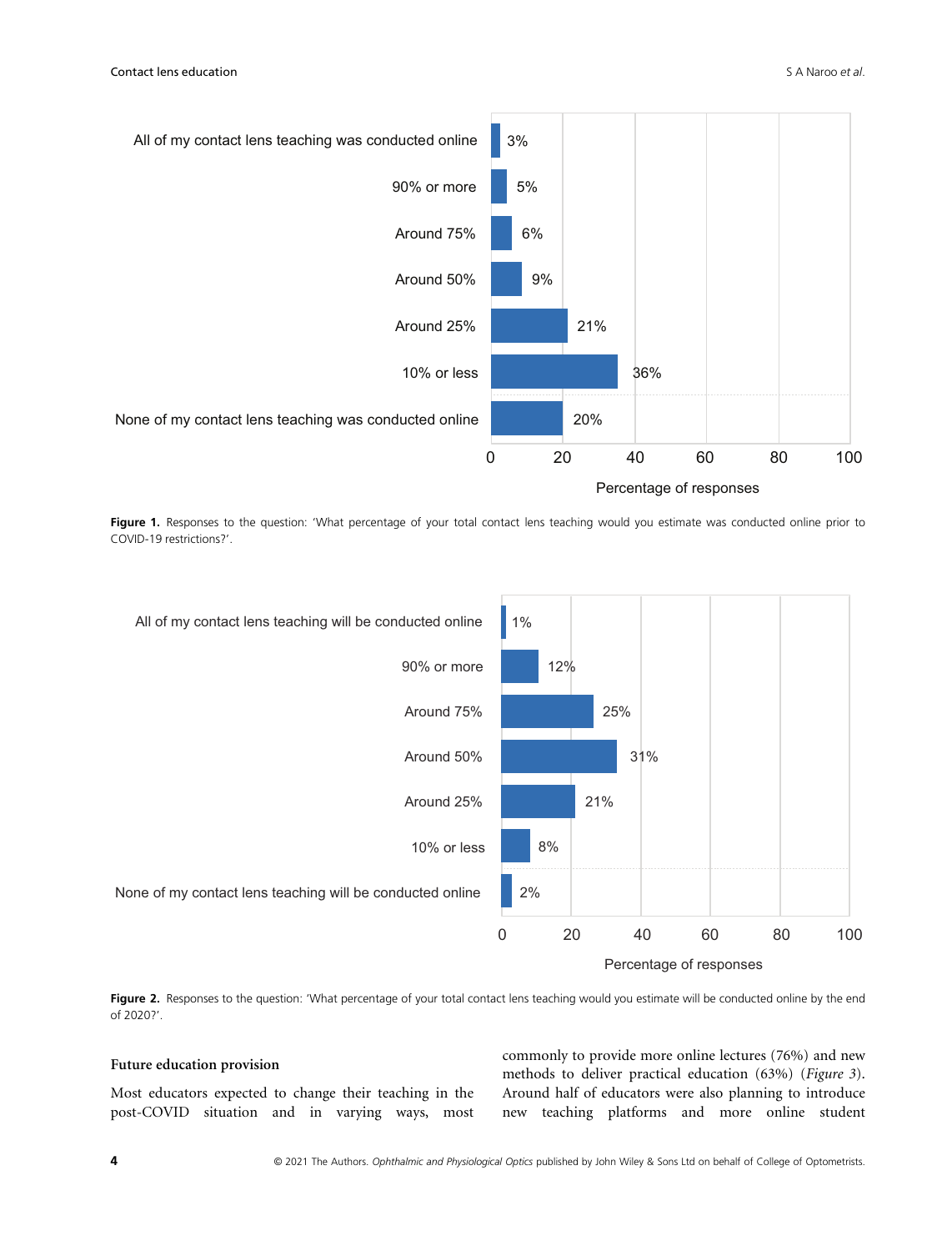

Figure 3. Responses to the question: 'How do you plan to adapt your contact lens teaching in future in light of the COVID-19 pandemic?'.

assessment. Some anticipated that their contact time with students would be reduced and that students' contact time with patients would also be reduced.

There were regional differences in expectations of future education provision. In China, 85% of respondents expected to provide more online lectures in the future, whereas in the Americas 70% planned to adapt their teaching in that way.

When questioned about specific resources for future use, there was support for a range of provisions. Notably, 74% of the educators would be interested in using an online teaching platform (learning management system) to deliver educational resources. In response to an open question, educators indicated they would like more webinars, discussions and debates, videos, case reports and images, along with methods for teaching and assessing practical concepts remotely. There was also support for greater collaboration between institutions in different regions and countries. In China, educators were already more likely to be collaborating with other institutions and colleagues, whether

discussing clinical cases (49%) or sharing live sessions (43%), compared to 32% and 34%, respectively, globally.

The survey revealed a variety of logistical challenges to providing contact lens education online, from the difficulty in measuring learning outcomes (59%) and monitoring students (54%), to limited interaction and feedback (57%). Internet connectivity was also an issue for a substantial proportion of educators globally (41%), rising to 58% in India compared to 24% in the Europe/Africa – Middle East region.

## Discussion

The IACLE survey shows that contact lens educators have adapted their teaching towards more online education in light of the COVID-19 pandemic and anticipate substantial increases in the proportion of their total teaching time conducted online, representing a major shift in the educational landscape. Since education delivery was already evolving prior to COVID-19, changes that are currently occurring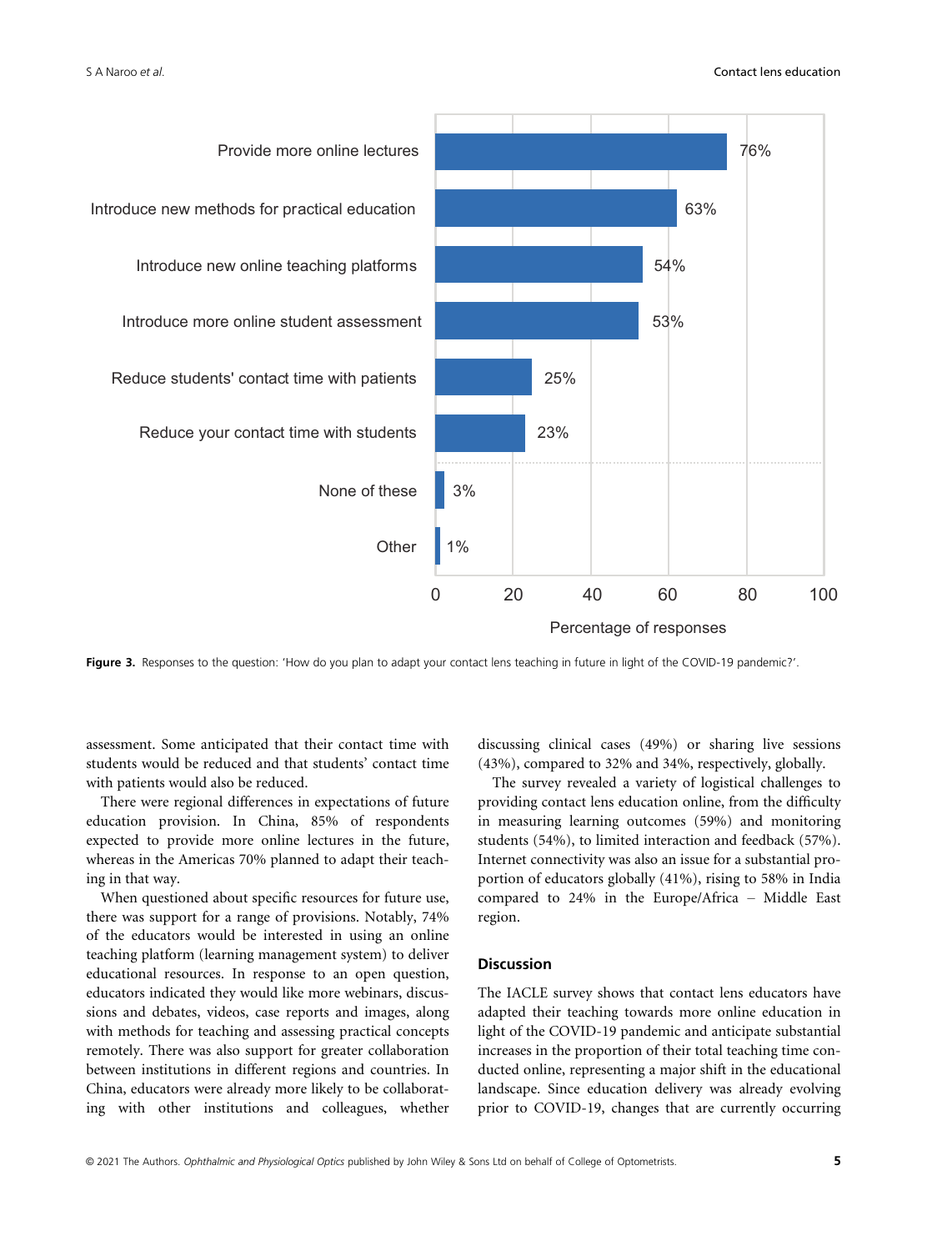seem likely to lead to permanent differences in the way contact lenses are taught in the future.

A study among optometric educators in India found that the COVID-19 pandemic was proving to be a 'constructive disruptor', giving an opportunity for restructuring the present conventional, classroom-based educational system.<sup>17</sup> A worldwide survey into ophthalmology-related education concluded that the pandemic may change traditional teaching practices and provide new educational opportunities.<sup>18</sup>

In the United States, the pandemic has been described as 'a powerful force for technical innovations in education', offering opportunities to consider new educational paradigms and alternative instructional models.<sup>19</sup> Among the innovations proposed are outcome-based instruction, selfpaced learning and the use of patient simulations when face-to-face clinical encounters are not possible.

Online delivery of a standardised contact lens curriculum could help to improve standards of teaching and increase the number of skilled practitioners around the world. However, the present survey shows that major challenges remain with delivering contact lens education online, particularly with respect to teaching practical skills, student assessment and interacting with students. More resources and support will be needed to meet these challenges both during the pandemic and beyond. Greater collaboration and connectivity might also help educators and students adapt to new ways of teaching and learning.

In response to these findings, in June 2020 IACLE launched its TLC (Teach. Learn. Connect) Initiative to support educators with additional online resources to supplement its educational activities. These resources included global, regional and national webinars that, in the first three months of the initiative, were viewed by 4,828 educators and their students; a learning management system (IACLE-TOP) that will host all IACLE's online resources in the future, including the IACLE Contact Lens Course; an Online Student Trial Exam to assess students' contact lens knowledge; a self-directed interactive Case Report Series and tools for practical teaching such as a series of flashcards for students on clinical techniques. The initiative also included a social media campaign to connect with members, and access to live webinars for educators and their students via social media channels.

In a further development, as a direct result of the WCO Global Optometric Education Summit, in December 2019 IACLE began a collaboration with the Santiago University of Technology in the Dominican Republic to support contact lens teaching in the country's first optometry school. With online delivery, there is potential for more collaboration connecting educators and institutions in different regions and countries.

The global need for increasing numbers of skilled eye care personnel points to a crucial role for educators in teaching the contact lens practitioners of the future. The increased prevalence of myopia and emergence of potential therapies to slow myopic progression will require more practitioners with the skills to fit contact lenses. Furthermore, the COVID-19 pandemic has itself prompted 'an unprecedented wake-up call for eye care professionals to be prepared for post-pandemic myopia management'.<sup>20</sup> This author raises the issue of children spending prolonged hours of near activity without outdoor activities during the pandemic, and the potential effects on the global prevalence of myopia.

IACLE is already active in those countries where myopia rates are currently highest and in developing contact lens markets. It provides educators with a standardised global curriculum, online resources and teaching technology that could also serve as a model for wider ophthalmic education in the future.

# **Disclosure**

IACLE receives funding from the following companies for its educational activities: Alcon, CooperVision, Johnson & Johnson Vision, Bausch + Lomb and Euclid. The authors report no conflicts of interest and have no proprietary interest in any of the materials mentioned in this article.

## Author contributions

Shehzad A Naroo: Conceptualization (equal); Writing-review & editing (equal). Philip Morgan: Conceptualization (equal); Writing-review & editing (equal). Lakshmi Shinde: Conceptualization (equal); Investigation (equal); Methodology (equal); Project administration (equal); Writing-review & editing (equal). Cheni Lee: Data curation (equal); Project administration (equal); Writing-review & editing (equal). Alison Ewbank: Conceptualization (equal); Writing-original draft (equal); Writing-review & editing (equal).

#### References

- 1. World Health Organization (WHO) World Report on Vision. October 2019. [https://www.who.int/publications/i/](https://www.who.int/publications/i/item/world-report-on-vision) [item/world-report-on-vision](https://www.who.int/publications/i/item/world-report-on-vision) (Accessed 15/09/20).
- 2. Holden BA, Fricke TR, Wilson DA et al. Global prevalence of myopia and high myopia and temporal trends from 2000 through 2050. Ophthalmology 2016; 123: 1036–1042.
- 3. Pan CW, Dirani M, Cheng CY et al. The age-specific prevalence of myopia in Asia: a meta-analysis. Optom Vis Sci 2015; 92: 258–266.
- 4. Walline JJ, Lindsley KB, Vedula SS et al. Interventions to slow progression of myopia in children. Cochrane Database Syst Rev 2020; 13: 1:CD004916.